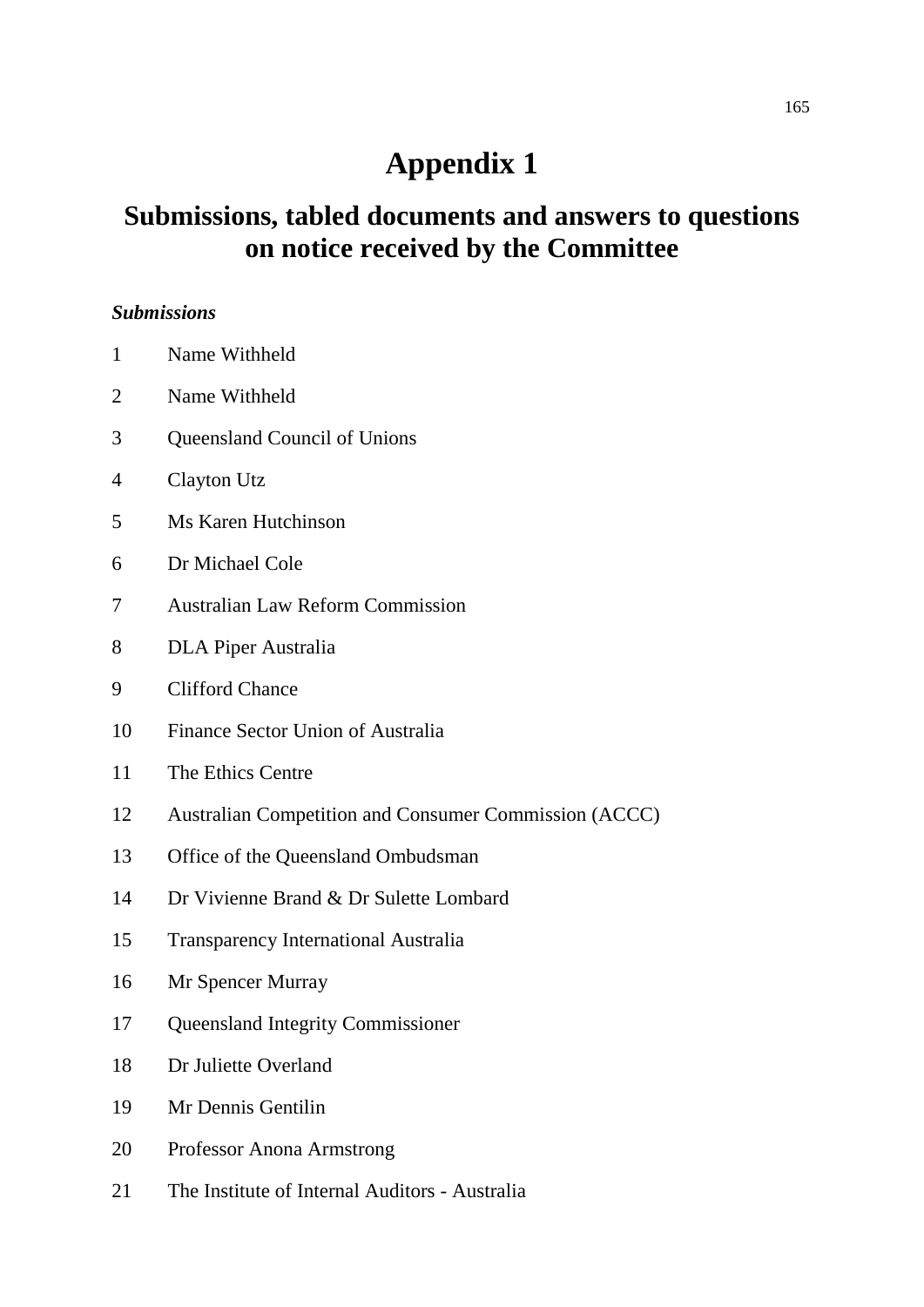| 166 |                                                                |
|-----|----------------------------------------------------------------|
| 22  | Mr Peter Bennett                                               |
| 23  | Professor A J Brown                                            |
| 24  | <b>Australian Institute of Superannuation Trustees</b>         |
| 25  | Victorian Trades Hall Council                                  |
| 26  | <b>Australian Charities and Not-for-profits Commission</b>     |
| 27  | <b>Fundraising Institute Australia</b>                         |
| 28  | Getnick & Getnick LLP                                          |
| 29  | <b>Constantine Cannon LLP</b>                                  |
| 30  | Community and Public Sector Union                              |
| 31  | Dr Olivia Dixon                                                |
| 32  | The Ethicos Group                                              |
| 33  | Independent Commissioner Against Corruption of South Australia |
| 34  | Mr Geoff Carpenter                                             |
| 35  | Association of Corporate Counsel (ACC) Australia               |
| 37  | Deloitte                                                       |
| 38  | <b>Australian Public Service Commission</b>                    |
| 40  | <b>Australian Council of Trade Unions</b>                      |
| 41  | Young Liberty for Law Reform                                   |
| 42  | Independent Broad-based Anti-Corruption Commission of Victoria |
| 43  | <b>Australian Federal Police</b>                               |
| 44  | <b>Australian Council for International Development</b>        |
| 45  | Office of the Commonwealth Ombudsman                           |
| 46  | <b>Community Council for Australia</b>                         |
| 47  | Dr David Page                                                  |
| 48  | <b>Australian Bankers' Association Inc.</b>                    |
| 49  | <b>KPMG</b>                                                    |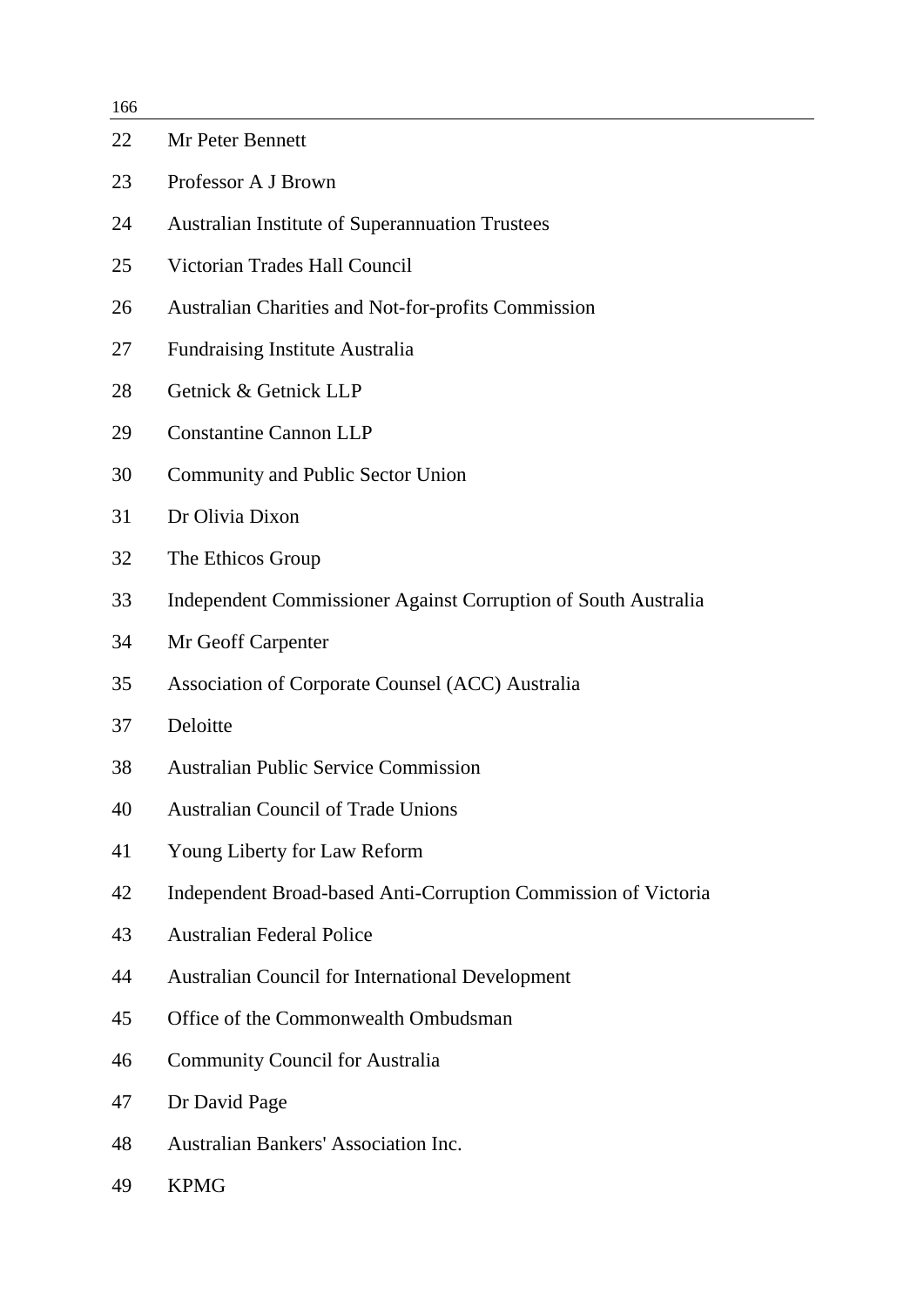- 50 Australian Council of Superannuation Investors
- 51 Australian Securities and Investments Commission
- 52 Law Council of Australia
- 53 Australian Institute of Company Directors
- 54 Governance Institute of Australia
- 55 Media, Entertainment & Arts Alliance
- 56 Uniting Church in Australia
- 57 Financial Planning Association of Australia
- 58 Australian Lawyers Alliance
- 59 Whistleblowers Australia
- 60 Ms Hope Smith
- 61 Mr Richard Wilkins
- 62 International Bar Association Anti-Corruption Committee
- 63 SKINS International Trading AG
- 65 Name Withheld
- 66 Mr Jeffrey Morris
- 67 Mr Phillip Sweeney
- 68 Queensland Whistleblowers Action Group
- 69 Maurice Blackburn Lawyers
- 70 Mr Jordan Thomas
- 71 Name Withheld
- 72 Dr Peter Bowden
- 73 Mr Tony Nikolic, Australian Taxpayers Against Fraud and False Claims
- 74 Clerk of the Senate
- 75 Clerk of the House of Representatives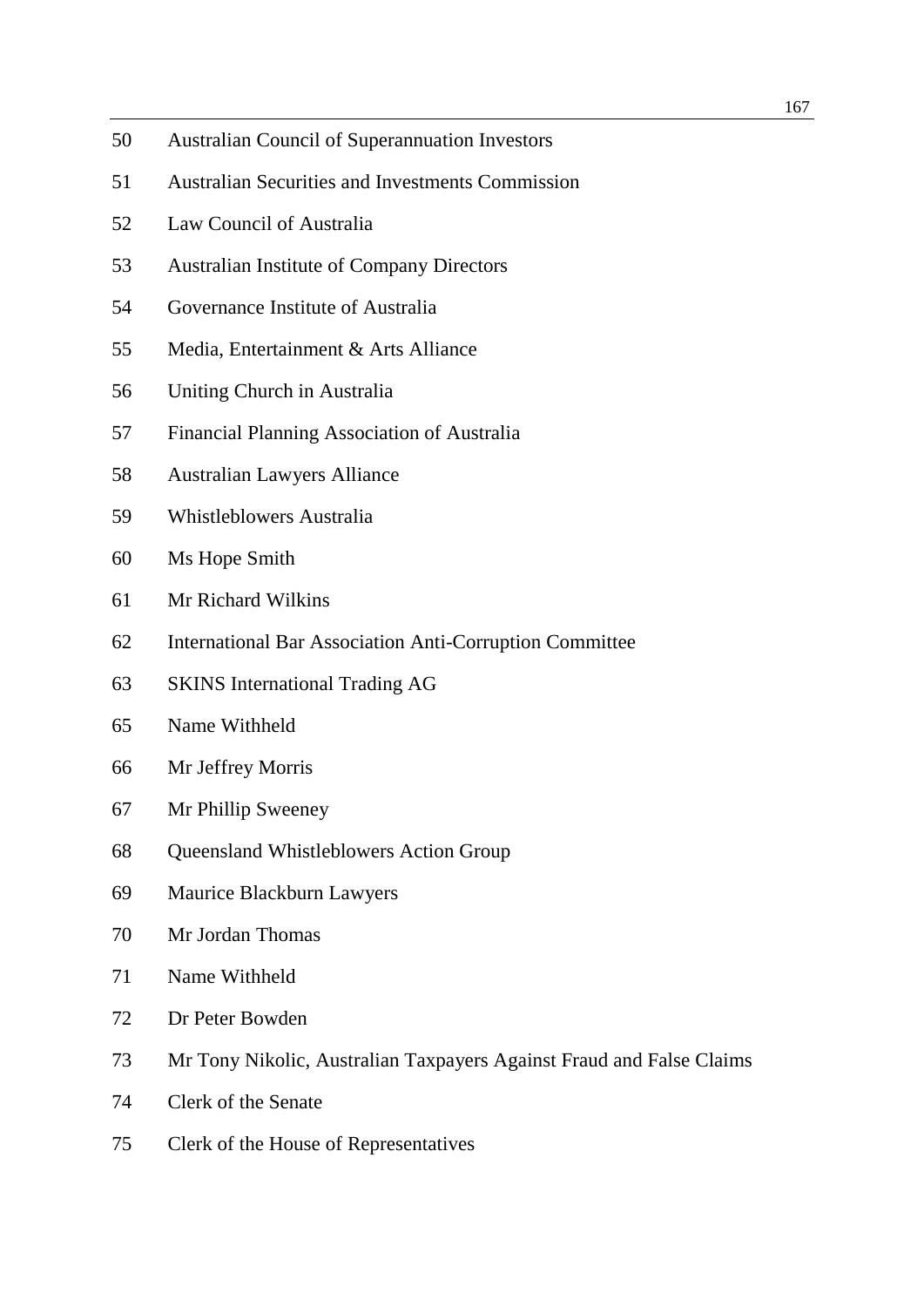#### *Tabled documents*

Australian Securities and Investments Commission: Statement (public hearing, Melbourne, 27 April 2017)

Australian Federal Police: Statement (public hearing, Canberra, 28 April 2017)

Office of the Commonwealth Ombudsman: Statement (public hearing, Canberra, 28 April 2017)

### *Answers to questions on notice*

Australian Securities and Investments Commission: Answers to questions on notice posed 11 April 2017 (received 24 April 2017)

Australian Institute of Company Directors: Answers to questions on notice posed 11 April 2017 (received 21 April 2017)

Governance Institute of Australia: Answers to questions on notice posed 11 April 2017 (received 21 April 2017)

Australian Council of Trade Unions: Answers to questions on notice posed 11 April 2017 (received 24 April 2017)

International Bar Association Anti-Corruption Committee: Answers to questions on notice posed 11 April 2017 (received 24 April 2017)

Finance Sector Union: Answers to questions on notice posed 11 April 2017 (received 24 April 2017)

Office of the Commonwealth Ombudsman: Answers to questions on notice posed 11 April 2017 (received 24 April 2017)

Dr Vivienne Brand & Dr Sulette Lombard: Answers to questions on notice posed 11 April 2017 (received 24 April 2017)

Inspector-General of Taxation: Answers to questions on notice posed 11 April 2017 (received 24 April 2017)

Transparency International Australia: Answers to questions on notice posed 11 April 2017 (received 17 May 2017)

International Bar Association Anti-Corruption Committee: Answers to questions on notice posed 11 April 2017 (received 18 May 2017)

Queensland Integrity Commissioner: Answers to questions on notice from public hearing 23 February 2017 (received 9 March 2017)

168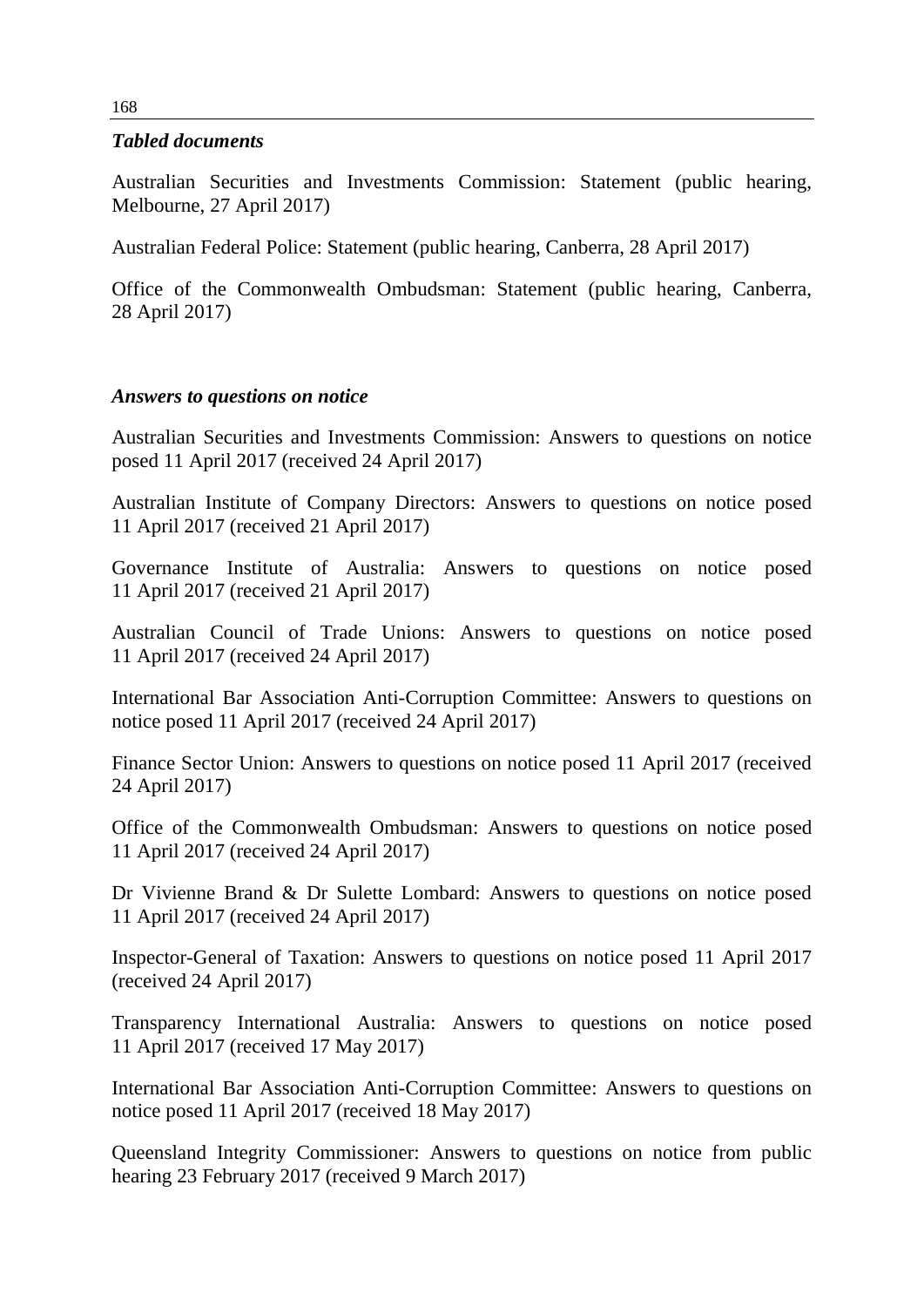Queensland Ombudsman: Answers to questions on notice from public hearing 23 February 2017 (received 15 March 2017)

Transparency International Australia: Answers to questions on notice from public hearing 27 April 2017 (received 17 May 2017)

Inspector-General of Intelligence and Security: Answers to questions on notice from public hearing 27 April 2017 (received 5 May 2017)

Australian Public Service Commission: Answers to questions on notice from public hearing 28 April 2017 (received 15 May 2017)

Mr Dennis Gentilin: Answers to questions on notice from public hearing 28 April 2017 (received 12 May 2017)

Office of the Commonwealth Ombudsman: Answers to questions on notice from public hearing 28 April 2017 (received 15 May 2017)

Department of Employment: Answers to questions on notice from public hearing 28 April 2017 (received 16 May 2017)

Mr Jordan Thomas: Answers to questions on notice from public hearing 27 April 2017 (received 16 May 2017)

Australian Institute of Superannuation Trustees: Answers to questions on notice from public hearing 27 April 2017 (received 17 May 2017)

Australian Institute of Company Directors: Answers to questions on notice from public hearing 28 April 2017 (received 17 May 2017)

Law Council of Australia: Answers to questions on notice from public hearing 28 April 2017 (received 18 May 2017)

Fair Work Ombudsman: Answers to questions on notice posed 5 May 2017 (received 18 May 2017)

Dr Vivienne Brand & Dr Sulette Lombard: Answers to questions on notice from public hearing 27 April 2017 (received 18 May 2017)

DLA Piper Australia: Answers to questions on notice from public hearing 27 April 2017 (received 18 May 2017)

Australian Competition and Consumer Commission: Answers to questions on notice from public hearing 27 April 2017 (received 19 May 2017)

Department of the Prime Minister & Cabinet: Answers to questions on notice from public hearing 28 April 2017 (received 19 May 2017)